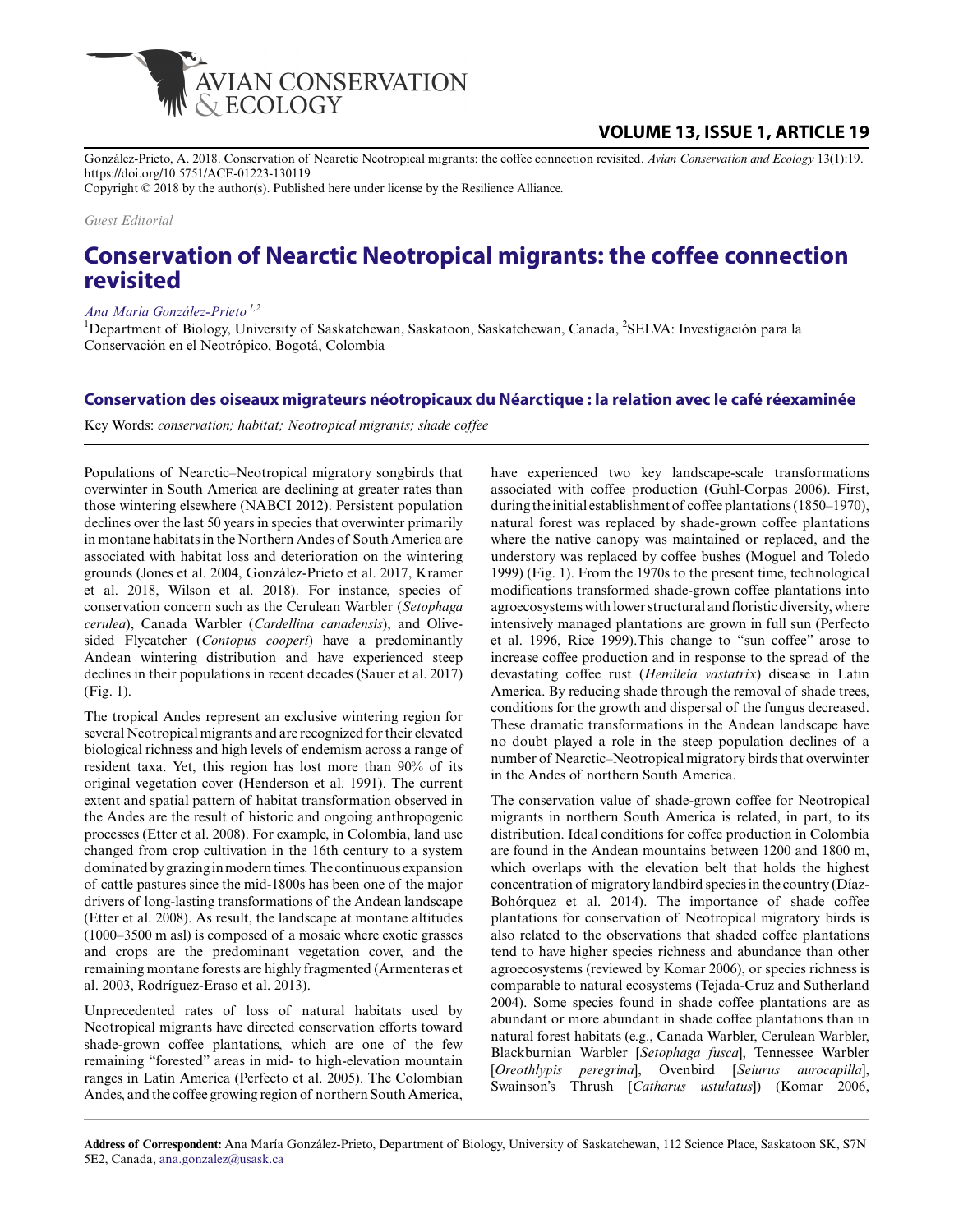**Fig. 1**. (A-B) Shade-grown coffee plantations on the western slope of the East Andes of Colombia. (C) Cerulean Warbler (*Setophaga cerulea*) and (D) Canada Warbler (*Cardellina canadensis*) overwinter predominately in montane Andean forest and shade-grown coffee plantations, and have experienced steep declines in their populations in recent decades. Photos: Ana María González-Prieto.



Bakermans et al. 2009, Gomez et al. 2013). Some species that overwinter in shade-grown coffee increase their daily and overwinter body condition, and have high overwinter survival and high between-season return rates (Bakermans et al. 2009, Colorado and Rodewald 2017).

Shade coffee production systems and terminology vary widely across Latin America from rustic or traditional systems where coffee is grown under the natural forest to technified shade systems where the forest is removed and replaced (Gobbi 2000). In Colombia, coffee is technically considered shade-grown when the density of any shade species is greater than 50 trees per hectare, and semishaded when the shade density is between 20 and 50 trees per hectare (Moreno 2007). The shade can be composed of a single species forming a single vertical stratum or by various species of, for example, leguminous nitrogen-fixing trees of the genera *Inga*, *Albizzia*, *Leucaena*, or *Erythrina*, which form a multistratum. As a strategy to diversify farmers' income, native (i.e., *Cordia alliodora*) or introduced (i.e., *Pinus oocarpa* or *Eucalyptus grandis*) species of commercial interest are also often used as shade (Farfán-Valencia 2007).

Shade-grown coffee supports high levels of biodiversity across different taxa from insects to mammals (Perfecto et al. 1996), and bird species richness often declines with agricultural intensification (Perfecto et al. 2003). Shade trees in coffee plantations provide important ecological services, including soil protection against erosion, replenishment of organic matter throughout leaf litter production, carbon sequestration, and perhaps most importantly for farmers, nitrogen fixation (Rice 1999, Soto-Pinto et al. 2009). This agroecosystem also provides habitat for native predators of coffee pests, including migratory birds, and for pollinators that contribute to higher coffee productivity and quality (Klein et al. 2003, Ricketts et al. 2004, Karp et al. 2013). Despite the value of the services provided by shade trees in coffee plantations, these traditional management practices are rapidly disappearing. In Colombia alone, sun coffee plantations increased from 36% in 1997 to 56% in 2013, while shade-grown coffee decreased from 23% in 1997 to 10% in 2013, with the steepest decline occurring between 2007 and 2013 (Escobar 2013).

Coffee drinkers can contribute to the conservation of surrogate habitats for wintering Neotropical migrants by becoming informed, choosing certified coffees that promote sustainable agricultural practices, and contributing to the growth of the shade coffee market by increasing demand. Coffee certification programs have three main categories that assign environmental, social, and/or economic value to coffee: shade-grown, organic, and fairtrade. Shade-grown certifications that contribute to the protection of winter habitat for migratory birds include Bird Friendly and Rainforest Alliance. The Bird Friendly certification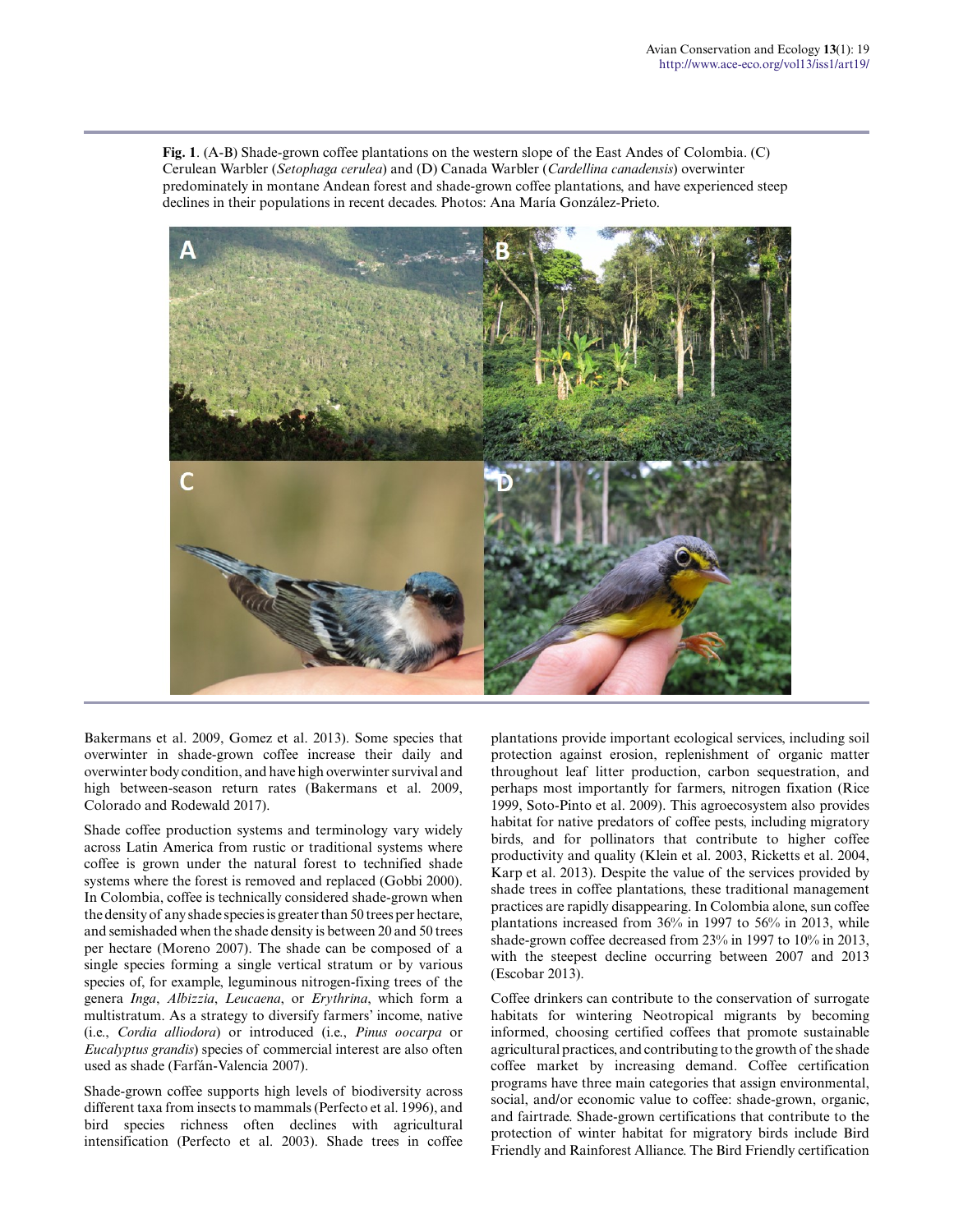was developed by the Smithsonian Migratory Bird Center and is based on decades of research aimed at understanding the habitat needs of birds and other wildlife in shade-grown coffee plantations. All Bird Friendly coffee is certified organic, and additional certification standards include a canopy height of 12 m, a minimum 40% canopy cover measured during the dry season after pruning, and a complex floristic diversity and structure. The Rainforest Alliance certification promotes sustainable agriculture by protecting soils and water sources, reducing waste, and improving living conditions in coffee farms. To obtain certification, farms must maintain at least 15% of the native vegetation or a minimum canopy cover of 40% measured before pruning and during the rainy season when foliage is denser, and a minimum of 12 native species as shade in the coffee plantations, as well as comply with several infrastructural and management requirements (SAN 2017). One of the current challenges of shadegrown certification programs to provide robust benefits for the conservation of winter habitat of Neotropical migrants is the mismatch between the certification at the farm scale and the scale at which desired conservation results are needed (Tscharntke et al. 2015). The limitations of dispersed certified farms for habitat conservation need to be considered by the certification programs, and landscape approaches are clearly needed (Tscharntke et al. 2015).

Coffee is the second-most traded commodity in the world, and its popularity has led to several innovations to meet rising demand. Changes in coffee systems to increase production have included the reduction or elimination of shade trees, the intense use of pesticides and synthetic fertilizers, and the development of new coffee varieties that allow for higher yields and resistance to sun and diseases (Arcila-Pulgarín 2007). For instance, broadspectrum organophosphate pesticides are widely sprayed on coffee bushes to control the coffee borer beetle (*Hypothenemus hampei*). In several regions of the Neotropics, fumigation overlaps with the overwintering period of migrant songbirds and/or with preparations for migration in spring (December to March). Such practices will affect the suitability of shade coffee plantations as overwinter habitat for Neotropical migrants by reducing insect availability if not by causing direct physiological effects on birds. Organic certified coffee assures consumers that several synthetic herbicides, pesticides, and fertilizers were not used during coffee production. In North America, the United States Department of Agriculture (USDA) organic certified coffee is produced under the standards established by the USDA National Organic Program, and the Canada organic certification standards are regulated by the Canadian Food Inspection Agency. Although complying with shade standards is not a requirement for this certification, by consuming organic coffee, we can support clean production systems that provided healthy ecosystems and healthy coffee. Fairtrade certification guarantees that coffee producers organized in cooperatives or associations receive a Fairtrade Premium and at least a minimum price per pound set by Fairtrade International to cover production costs and act as a safety net when market prices fall below sustainable levels. While organic and fairtrade certified producers may obtain some economic benefit from their certification status, their farms may not necessary protect as much biodiversity or provide quality winter habitat for migrants, in contrast to shade-certified farms (Philpott et al. 2007).

Rigorous and consistent assessment of the effect of certifications on the environment and on farmers' livelihood assets is scarce; however, certifications are more likely to generate more positive than negative impacts on ecological and economic sustainability (Bray and Neilson 2017, DeFries et al. 2017). Economic benefits for farmers might be more closely associated with enhanced yields, increased resilience, reduced dependence on agrochemicals, and increased access to credit than with price premiums or overall house income. Less quantifiable benefits may include improved farm and risk management, arguably better health and safety practices, improved local soil and water quality, and increased physical capital by investing certification premiums on farm equipment. Despite the incentives, certification costs such as modifying or implementing production, management, and administration systems to fulfill standards, and the cost of actually obtaining and maintaining certifications represent a barrier for some farmers since the financial gains may not be enough to outweigh the costs (Philpott et al. 2007). Smallholder farmers and laborers in rural areas in the tropics are one of the lowest income groups in the world (Cruz et al. 2015) and likely do not have access to the information on, or cannot afford the cost of, certification (DeFries et al. 2017). There is a clear need to develop mechanisms to ensure that low income farmers have the opportunity to benefit from participation in market-based conservation strategies (Gobbi 2000).

In optimal areas for coffee production where coffee is grown with and without shade, shade improves the physical aspects of the bean (e.g., color, size, density) and cup quality, which ultimately improves farmers' profits (Vaast et al. 2006). Incorporating robust technical support during shade-grown certification processes to improve coffee quality may provide economic incentives to produce shade-grown coffee while compensating the decrease in productivity associated with shade in several regions of Latin America. The price premiums of high coffee quality can surpass more than 100% of the market price of standard coffee quality (Vaast et al. 2006), and can reduce exposure and vulnerability to the devastating effects of low coffee prices on the landscape (i.e., replacement of shade coffee to cattle pastures) and on rural economies in Latin America (Bacon 2005).

Two species of coffee are commercially cultivated worldwide: *Coffee arabica* (Arabica) and *Coffee canephora* (Robusta). Arabica is the most widely consumed in the world and the principal variety grown throughout Latin America. Coffee production requires specific conditions of soil, temperature, and precipitation (Arcila-Pulgarín 2007). These conditions, along with socioeconomic factors, vary between and within countries and determine farming practices and the selection of coffee varieties that adjust to the production system. For instance, shade is required in regions of Colombia above 9°N where coffee is produced at lower altitudes and higher temperatures, and in Andean regions with bimodal precipitation patterns, extended soil moisture deficits, and high solar radiation intensity (Arcila-Pulgarín 2007). It follows that shade-grown coffee certification standards are challenging or unrealistic to meet in many regions with heavy annual cloud cover, high rainfall, and high humidity without compromising yields. Indeed, in the Andean mountains of Colombia, sun coffee production has increased in those regions. In the central region of the Central Andes of Colombia, the production of sun coffee increased to 80% between 1997 and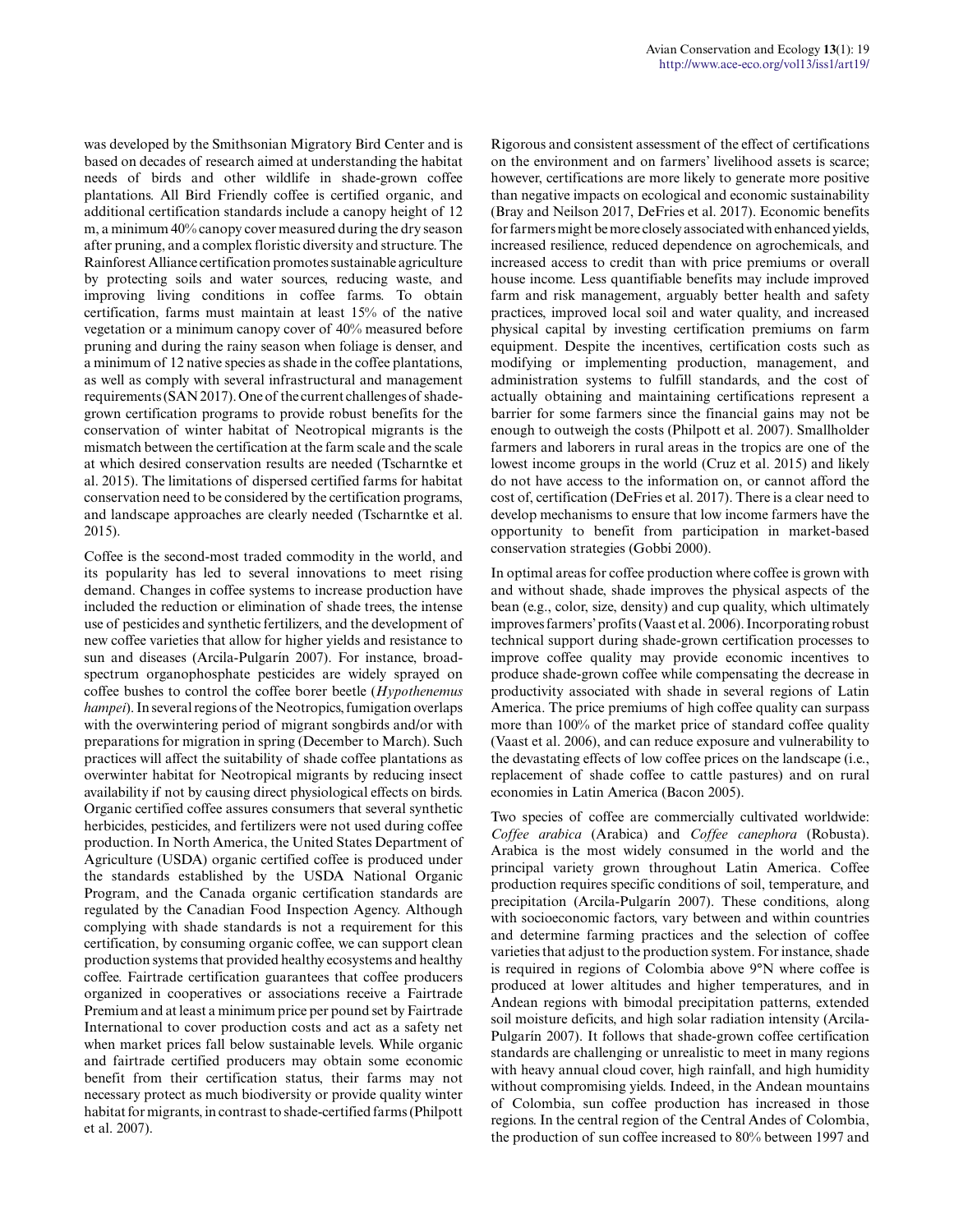2013, while in drier and warmer regions at the northern extent of the Eastern Andes and along the Caribbean coast, the increase was only 15% during the same period (Escobar 2013). While increasing participation by setting lower standards is not optimal, more comprehensive market-based conservation strategies that facilitate their adoption and success in regions where sun coffee prevails are needed. For example, forest restoration and connecting corridors in regions that are less suitable for shade coffee might offer an alternative to farmers to engage in conservation of winter habitat for Neotropical migrants, while gaining benefits such as increased rates of pollination and resilience to pests (Ricketts et al. 2004, Imbach et al. 2017).

Despite the importance of shade-grown coffee plantations for overwintering or staging Neotropical migrant songbirds, this habitat clearly cannot replace native forest. Indeed, the conservation value of shaded coffee may be higher in areas of high deforestation and those lacking protected areas, where plantations may be the only forest-like habitat suitable for migrants (Perfecto et al. 1996, Bakermans et al. 2009). Neotropical migrants have been forced into this agroecosystem in response to the loss of natural habitat, and the quality of shade coffee plantations relative to the native forests from where they were carved is still to be fully addressed (but see Bakermans et al. 2009, Bayly et al. 2016). While conservation efforts to maintain shade coffee plantations are critical, efforts to restore or protect remaining forest are also needed.

Wide-reaching transformations in the Andean landscape and the rapid loss of shade-grown coffee plantations have surely contributed to the dramatic population declines of several Neotropical migrants. For instance, more than 60% of the Canada Warbler population has been lost over the last four decades (Sauer et al. 2017), more than 50% of its winter range is located within the Andes of Colombia, and land use changes in Andean winter grounds are likely the primary source of population decline (Wilson et al. 2018). In the face of this worrying situation, we can choose to be part of the solution for winter habitat loss for Neotropical migrants by informing other citizens and making ethical coffee choices. While novel evaluation criteria and procedures are urgently needed for the future success of certification programs (DeFries et al. 2017), certified shade-grown coffee gives us the option to reduce the social and environmental effects of our coffee consumption, and to directly contribute to the conservation of winter habitat for Neotropical migrants. Besides environmental benefits, the premium we pay can improve the living conditions of millions of farmers and laborers who are dependent on the coffee culture. A good start would be that passionate birders, researchers, and conservation biologists are consistent with the message we preach and make sure that our morning coffee was grown under shade.

*Responses to this article can be read online at:* <http://www.ace-eco.org/issues/responses.php/1223>

#### **Acknowledgments:**

*I am thankful to the landowners of the farms where I conducted my PhD research where I evaluated the relative quality of shade-grown coffee plantations versus native forest as winter habitat for*

*Neotropical migrants. Special thanks to the owners of Hacienda "La Fragua" and farms "Villa Gloria", "El Diamante", "Puerto López", "La Bonanza", and "El Quininí", in the East Cordillera of the Colombian Andes. I thank Rocío Espinoza and Fernando Farfán from Cenicafé for providing information about the current state of coffee production in Colombia, and to Jorge Botero and the "Comité de Cafeteros de Cundinamarca" for their logistic support during my research. I am grateful to my supervisor Keith A. Hobson for his ongoing support and for his invitation to write this guest editorial. I am also thankful to Nicholas J. Bayly for his timely comments on the last draft of this editorial.*

#### **LITERATURE CITED**

Arcila-Pulgarín, J. 2007. Factores que determinan la productividad del cafetal. Pages 61-86 *in* H. F. Ospina and S. M. Marín, editors. *Sistemas de producción de café en Colombia*. Cenicafé, Chinchiná, Colombia.

Armenteras, D., F. Gast, and H. Villareal. 2003. Andean forest fragmentation and the representativeness of protected natural areas in the eastern Andes, Colombia. *Biological Conservation* 113:245-256. [http://dx.doi.org/10.1016/S0006-3207\(02\)00359-2](http://dx.doi.org/10.1016%2FS0006-3207%2802%2900359-2) 

Bacon, C. 2005. Confronting the coffee crisis: Can fair trade, organic, and specialty coffees reduce small-scale farmer vulnerability in northern Nicaragua? *World Development* 33:497-511.<http://dx.doi.org/10.1016/j.worlddev.2004.10.002>

Bakermans, M. H., A. C. Vitz, A. D. Rodewald, and C. G. Rengifo. 2009. Migratory songbird use of shade coffee in the Venezuelan Andes with implications for conservation of Cerulean Warbler. *Biological Conservation* 142:2476-2483. [http://dx.doi.org/10.1016/](http://dx.doi.org/10.1016%2Fj.biocon.2009.05.018) [j.biocon.2009.05.018](http://dx.doi.org/10.1016%2Fj.biocon.2009.05.018) 

Bayly, N. J., C. Gómez, K. A. Hobson, and K. V Rosenberg. 2016. Prioritizing tropical habitats for long-distance migratory songbirds: an assessment of habitat quality at a stopover site in Colombia. *Avian Conservation and Ecology* 11(2):5. [http://dx.doi.](http://dx.doi.org/10.5751%2FACE-00873-110205) [org/10.5751/ACE-00873-110205](http://dx.doi.org/10.5751%2FACE-00873-110205) 

Bray, J. G., and J. Neilson. 2017. Reviewing the impacts of coffee certification programmes on smallholder livelihoods. *International Journal of Biodiversity Science, Ecosystem Services & Management* 13:216-232. [http://dx.doi.org/10.1080/21513732.20](http://dx.doi.org/10.1080%2F21513732.2017.1316520) [17.1316520](http://dx.doi.org/10.1080%2F21513732.2017.1316520) 

Colorado, G. J., and A. D. Rodewald. 2017. Patterns of change in body condition in wintering Neotropical-Nearctic migratory birds in shaded plantations in the Andes. *Agroforestry Systems* 91:1129-1137. [http://dx.doi.org/10.1007/s10457-016-9989-9](http://dx.doi.org/10.1007%2Fs10457-016-9989-9)

Cruz, M., J. Foster, B. Quillin, and P. Schellekens. 2015. *Ending extreme poverty and sharing prosperity: progress and policies*. World Bank Group: Policy Research Note PRN/15/03. Development Economics, World Bank Group. [online] URL: [https://openknowledge.worldbank.org/bitstream/handle/10986/23604/](https://openknowledge.worldbank.org/bitstream/handle/10986/23604/Ending0extreme0rogress0and0policies.pdf?sequence=1) [Ending0extreme0rogress0and0policies.pdf?sequence=1](https://openknowledge.worldbank.org/bitstream/handle/10986/23604/Ending0extreme0rogress0and0policies.pdf?sequence=1)

DeFries, R. S., J. Fanzo, P. Mondal, R. Remans, and S. A. Wood. 2017. Is voluntary certification of tropical agricultural commodities achieving sustainability goals for small-scale producers? A review of the evidence. *Environmental Research Letters* 12(3). [http://dx.doi.org/10.1088/1748-9326/aa625e](http://dx.doi.org/10.1088%2F1748-9326%2Faa625e)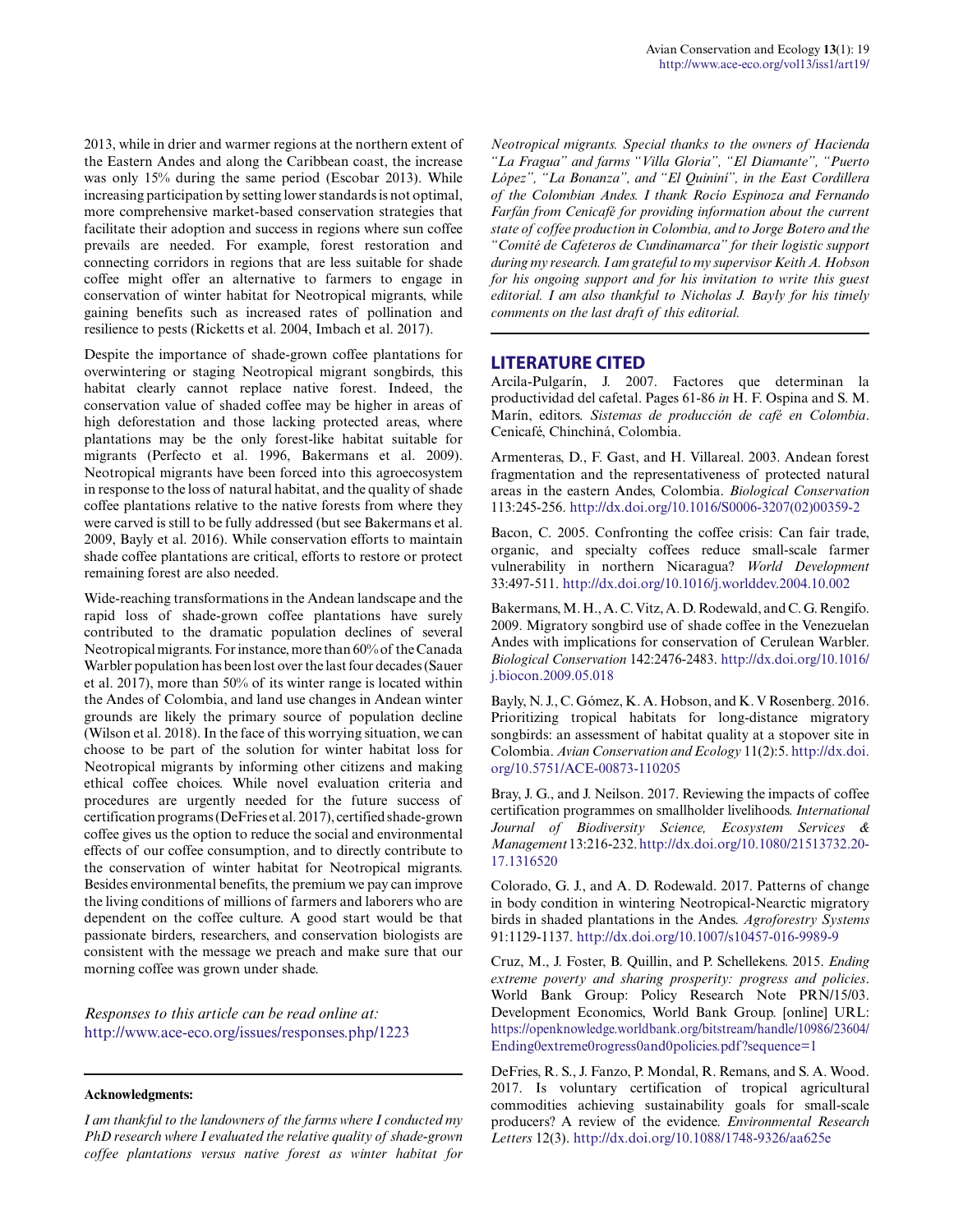Díaz-Bohórquez, A. M., N. J. Bayly, J. E. Botero, and C. Gómez. 2014. Aves migratorias en agroecosistemas del norte de Latinoamérica, con énfasis en Colombia. *Ornitologia Colombiana* 14:3-27.

Escobar, D. 2013. *Evolución de la caficultura en Colombia*. La Misión del café, Universidad del Rosario. Bogotá, Colombia. [online] URL: [http://www.urosario.edu.co/Mision-Cafetera/](http://www.urosario.edu.co/Mision-Cafetera/Trabajos/) [Trabajos/](http://www.urosario.edu.co/Mision-Cafetera/Trabajos/) 

Etter, A., C. McAlpine, and H. Possingham. 2008. Historical patterns and drivers of landscape change in Colombia since 1500: a regionalized spatial approach. *Annals of the Association of American Geographers* 98:2-23. [http://dx.doi.org/10.1080/00045](http://dx.doi.org/10.1080%2F00045600701733911) [600701733911](http://dx.doi.org/10.1080%2F00045600701733911)

Farfán-Valencia, F. 2007. Producción de café en sistemas agroforestales. Pages 161-200 *in* H. F. Ospina and S. M. Marín, editors. *Sistemas de producción de café en Colombia*. Cenicafe, Chinchiná, Colombia.

Gobbi, J. A. 2000. Is biodiversity-friendly coffee financially viable? An analysis of five different coffee production systems in western El Salvador. *Ecological Economics* 33:267-281. [http://dx.](http://dx.doi.org/10.1016%2FS0921-8009%2899%2900147-0) [doi.org/10.1016/S0921-8009\(99\)00147-0](http://dx.doi.org/10.1016%2FS0921-8009%2899%2900147-0) 

Gomez, C., N. J. Bayly, and K. V Rosenberg. 2013. Seasonal variation in stopover site use: *Catharus* thrushes and vireos in northern Colombia. *Journal of Ornithology* 154:107-117. [http://](http://dx.doi.org/10.1007%2Fs10336-012-0876-5) [dx.doi.org/10.1007/s10336-012-0876-5](http://dx.doi.org/10.1007%2Fs10336-012-0876-5) 

González-Prieto, A. M., N. J. Bayly, G. J. Colorado, and K. A. Hobson. 2017. Topography of the Andes Mountains shapes the wintering distribution of a migratory bird. *Diversity and Distributions* 23:118-129. [http://dx.doi.org/10.1111/ddi.12515](http://dx.doi.org/10.1111%2Fddi.12515) 

Guhl-Corpas, A. 2006. La influencia del café en la evolución y consolidación del paisaje en las zonas cafeteras colombianas. Pages 191-206 *in* M. C. Cano, C. E. López, and D. M. Rodríguez, editors. *Cambios ambientales en perspectiva histórica. Ecología histórica y cultural ambiental*. Grupo gestión de cultura y educación ambiental. Facultad de ciencias ambientales. Universidad tecnológica de Pereira, Pereira, Colombia.

Henderson, A., S. P. Churchill, and J. L. Luteyn. 1991. Neotropical plant diversity. *Nature* 351:21-22. [http://dx.doi.](http://dx.doi.org/10.1038%2F351021e0) [org/10.1038/351021e0](http://dx.doi.org/10.1038%2F351021e0) 

Imbach, P., E. Fung, L. Hannah, C. E. Navarro-Racines, D. W. Roubik, T. H. Ricketts, C. A. Harvey, C. I. Donatti, P. Läderach, B. Locatelli, and P. R. Roehrdanz. 2017. Coupling of pollination services and coffee suitability under climate change. *Proceedings of the National Academy of Sciences of the United States of America* 114:10438-10442. [http://dx.doi.org/10.1073/pnas.1617940114](http://dx.doi.org/10.1073%2Fpnas.1617940114) 

Jones, J., J. J. Barg, T. S. Sillett, M. L. Veit, and R. J. Robertson. 2004. Minimum estimates of survival and population growth for Cerulean Warblers (*Dendroica cerulea*) breeding in Ontario, Canada. *Auk* 121:15-22. [http://dx.doi.org/10.1642/0004-8038](http://dx.doi.org/10.1642%2F0004-8038%282004%29121%5B0015%3AMEOSAP%5D2.0.CO%3B2) [\(2004\)121\[0015:MEOSAP\]2.0.CO;2](http://dx.doi.org/10.1642%2F0004-8038%282004%29121%5B0015%3AMEOSAP%5D2.0.CO%3B2)

Karp, D. S., C. D. Mendenhall, R. F. Sandi, N. Chaumont, P. R. Ehrlich, E. A. Hadly, and G. C. Daily. 2013. Forest bolsters bird abundance, pest control and coffee yield. *Ecology Letters* 16:1339-1347. [http://dx.doi.org/10.1111/ele.12173](http://dx.doi.org/10.1111%2Fele.12173)

Klein, A.-M., I. Steffan-Dewenter, and T. Tscharntke. 2003. Pollination of *Coffea canephora* in relation to local and regional agroforestry management. *Journal of Applied Ecology* 40:837-845. [http://dx.doi.org/10.1046/j.1365-2664.2003.00847.x](http://dx.doi.org/10.1046%2Fj.1365-2664.2003.00847.x)

Komar, O. 2006. Ecology and conservation of birds in coffee plantations: a critical review. *Bird Conservation International* 16:1-23. [http://dx.doi.org/10.1017/S0959270906000074](http://dx.doi.org/10.1017%2FS0959270906000074) 

Kramer, G. R., D. E. Andersen, D. A. Buehler, P. B. Wood, S. M. Peterson, J. A. Lehman, K. R. Aldinger, L. P. Bulluck, S. Harding, J. A. Jones, J. P. Loegering, C. Smalling, R. Vallender, and H. M. Streby. 2018. Population trends in *Vermivora* warblers are linked to strong migratory connectivity. *Proceedings of the National Academy of Sciences of the United States of America* 115:E3192- E3200. [http://dx.doi.org/10.1073/pnas.1718985115](http://dx.doi.org/10.1073%2Fpnas.1718985115) 

Moguel, P., and V. M. Toledo. 1999. Biodiversity conservation in traditional coffee systems of Mexico. *Conservation Biology* 13:11-21. [http://dx.doi.org/10.1046/j.1523-1739.1999.97153.x](http://dx.doi.org/10.1046%2Fj.1523-1739.1999.97153.x) 

Moreno, A. 2007. Fundamentos sobre sistemas de producción. Pages 15-20 *in* H. F. Ospina and S. M. Marín, editors. *Sistemas de producción de café en Colombia*. Cenicafé, Chinchiná, Colombia.

North American Bird Conservation Initiative Canada (NABCI). 2012. *The state of Canada's birds, 2012*. Environment and Climate Change Canada, Ottawa, Ontario, Canada. [online] URL: [http://](http://www.stateofthebirds.org) [www.stateofthebirds.org](http://www.stateofthebirds.org)

Perfecto, I., A. Mas, T. Dietsch, and J. Vandermeer. 2003. Conservation of biodiversity in coffee agroecosystems: a tri-taxa comparison in southern Mexico. *Biodiversity & Conservation* 12:1239-1252. [http://dx.doi.org/10.1023/A:1023039921916](http://dx.doi.org/10.1023%2FA%3A1023039921916)

Perfecto, I., R. A. Rice, R. Greenberg, and M. E. der Voort. 1996. Shade coffee: a disappearing refuge for biodiversity. *BioScience* 46:598-608. [http://dx.doi.org/10.2307/1312989](http://dx.doi.org/10.2307%2F1312989) 

Perfecto, I., J. Vandermeer, A. Mas, and L. S. Pinto. 2005. Biodiversity, yield, and shade coffee certification. *Ecological Economics* 54:435-446. [http://dx.doi.org/10.1016/j.ecolecon.2004.10.009](http://dx.doi.org/10.1016%2Fj.ecolecon.2004.10.009)

Philpott, S. M., P. Bichier, R. Rice, and R. Greenberg. 2007. Fieldtesting ecological and economic benefits of coffee certification programs. *Conservation Biology* 21:975-985. [http://dx.doi.](http://dx.doi.org/10.1111%2Fj.1523-1739.2007.00728.x) [org/10.1111/j.1523-1739.2007.00728.x](http://dx.doi.org/10.1111%2Fj.1523-1739.2007.00728.x)

Rice, R. A. 1999. A place unbecoming: the coffee farm of northern Latin America. *Geographical Review* 89:554-579. [http://dx.doi.](http://dx.doi.org/10.2307%2F216102) [org/10.2307/216102](http://dx.doi.org/10.2307%2F216102)

Ricketts, T. H., G. C. Daily, P. R. Ehrlich, and C. D. Michener. 2004. Economic value of tropical forest to coffee production. *Proceedings of the National Academy of Sciences of the United States of America* 101:12579-12582. [http://dx.doi.org/10.1073/](http://dx.doi.org/10.1073%2Fpnas.0405147101) [pnas.0405147101](http://dx.doi.org/10.1073%2Fpnas.0405147101) 

Rodríguez-Eraso, N., D. Armenteras-Pascual, and J. Retana-Alumbreros. 2013. Land use and land cover change in the Colombian Andes: dynamics and future scenarios. *Journal of Land Use Science* 8:154-174. [http://dx.doi.org/10.1080/1747423](http://dx.doi.org/10.1080%2F1747423X.2011.650228) [X.2011.650228](http://dx.doi.org/10.1080%2F1747423X.2011.650228) 

Sauer, J. R., D. K. Niven, J. E. Hines, D. J. J. Ziolkowski, K. L. Pardieck, J. E. Fallon, and W. A. Link. 2017. *North American*